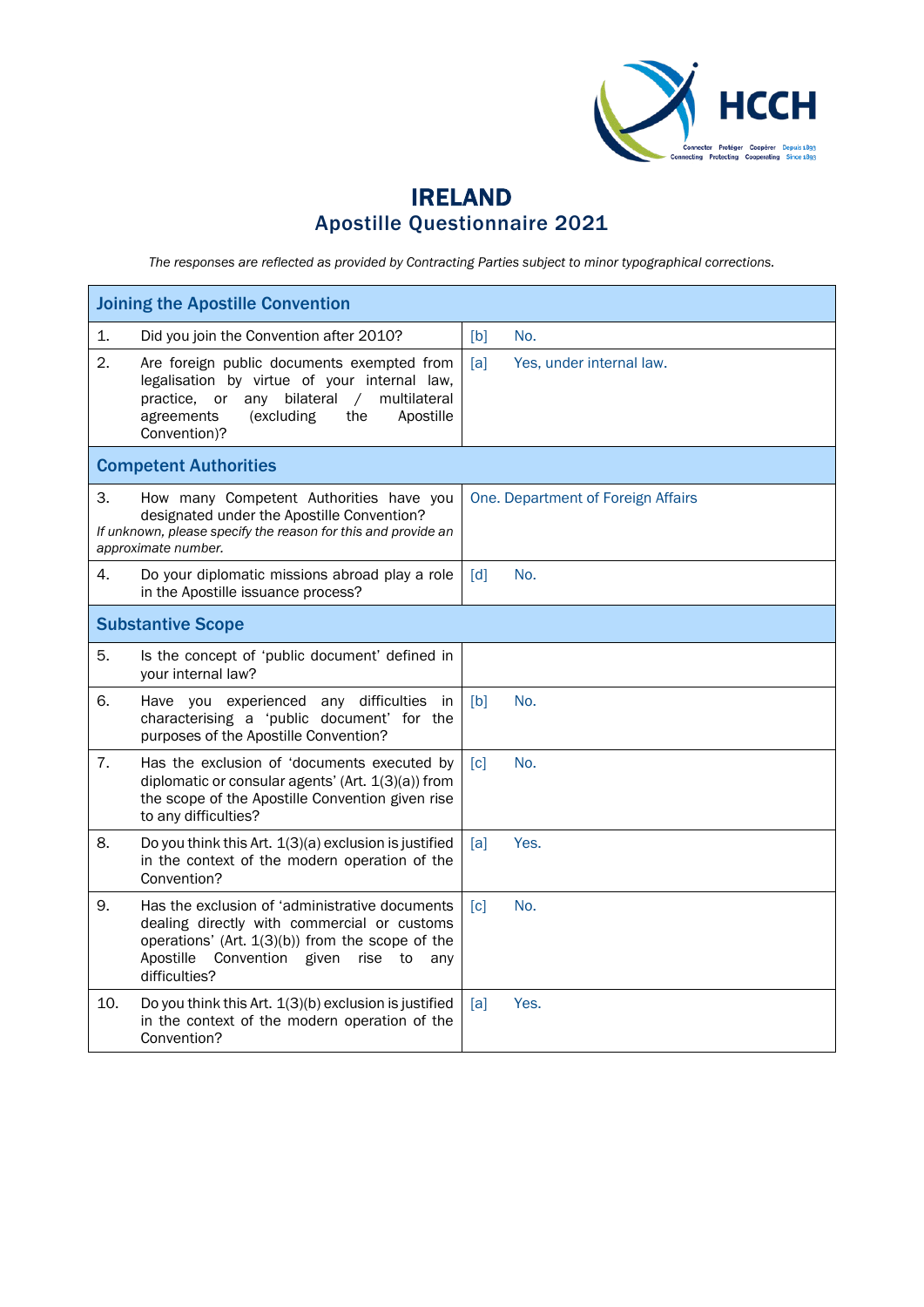| 11.<br>Do you issue (outgoing) or accept (incoming)<br>Apostilles for any of the following categories of<br>document? |                                                                                                                          |                                                                                                                                                                                                                                                                    |                                                                                                   |                                                                      | <b>Issue</b>         | Accept |
|-----------------------------------------------------------------------------------------------------------------------|--------------------------------------------------------------------------------------------------------------------------|--------------------------------------------------------------------------------------------------------------------------------------------------------------------------------------------------------------------------------------------------------------------|---------------------------------------------------------------------------------------------------|----------------------------------------------------------------------|----------------------|--------|
|                                                                                                                       |                                                                                                                          | Certificates of origin                                                                                                                                                                                                                                             |                                                                                                   |                                                                      | X                    |        |
|                                                                                                                       |                                                                                                                          | <b>Export licences</b>                                                                                                                                                                                                                                             |                                                                                                   |                                                                      | X                    |        |
|                                                                                                                       |                                                                                                                          |                                                                                                                                                                                                                                                                    |                                                                                                   | Import licences                                                      | X                    |        |
|                                                                                                                       |                                                                                                                          |                                                                                                                                                                                                                                                                    | Health and safety certificates<br>issued by the relevant<br>government authorities or<br>agencies |                                                                      |                      |        |
|                                                                                                                       |                                                                                                                          | Certificates of products<br>registration                                                                                                                                                                                                                           |                                                                                                   |                                                                      | X                    |        |
|                                                                                                                       |                                                                                                                          |                                                                                                                                                                                                                                                                    |                                                                                                   | Certificates of conformity                                           | $\mathsf{X}$         |        |
|                                                                                                                       |                                                                                                                          | End user certificates<br>(i.e. documents certifying that the<br>buyer is the end user of acquired<br>goods)                                                                                                                                                        |                                                                                                   |                                                                      | X                    |        |
|                                                                                                                       |                                                                                                                          |                                                                                                                                                                                                                                                                    |                                                                                                   | Commercial invoices                                                  | X                    |        |
|                                                                                                                       | <b>Apostille Process</b>                                                                                                 |                                                                                                                                                                                                                                                                    |                                                                                                   |                                                                      |                      |        |
|                                                                                                                       | <b>Certification of Public Documents</b>                                                                                 |                                                                                                                                                                                                                                                                    |                                                                                                   |                                                                      |                      |        |
| 12.                                                                                                                   | Do any of your public documents require some<br>other intermediate certification before the<br>issuance of an Apostille? | Yes, an intermediate certification is required for<br>[a]<br>some categories of public documents.                                                                                                                                                                  |                                                                                                   |                                                                      |                      |        |
| For Parties that answered yes to Q12.<br>12.1. What categories of public document require                             |                                                                                                                          | Category of public<br>Why certification is required<br>document                                                                                                                                                                                                    |                                                                                                   |                                                                      |                      |        |
|                                                                                                                       | intermediate certification and why?                                                                                      | Notarised<br>Powers of<br>Attorney                                                                                                                                                                                                                                 |                                                                                                   |                                                                      |                      |        |
|                                                                                                                       |                                                                                                                          | Copies of<br>certificates                                                                                                                                                                                                                                          |                                                                                                   | Notarised                                                            |                      |        |
|                                                                                                                       | <b>Requesting an Apostille (Outgoing)</b>                                                                                |                                                                                                                                                                                                                                                                    |                                                                                                   |                                                                      |                      |        |
| 13.                                                                                                                   | How can an Apostille be requested?                                                                                       | [a]                                                                                                                                                                                                                                                                | In person.                                                                                        |                                                                      |                      | X      |
|                                                                                                                       |                                                                                                                          | [b]                                                                                                                                                                                                                                                                | By post.                                                                                          |                                                                      |                      | X      |
|                                                                                                                       |                                                                                                                          | [c]                                                                                                                                                                                                                                                                | By email.                                                                                         |                                                                      |                      |        |
|                                                                                                                       |                                                                                                                          | [d]                                                                                                                                                                                                                                                                | Through a website.                                                                                |                                                                      |                      |        |
|                                                                                                                       |                                                                                                                          | [e]                                                                                                                                                                                                                                                                | Other.                                                                                            |                                                                      |                      |        |
| 14.                                                                                                                   | When issuing an Apostille, do you enquire about<br>the State of destination?                                             | [a]                                                                                                                                                                                                                                                                |                                                                                                   | Yes, in the application form.                                        |                      |        |
| 15.                                                                                                                   | How long does it take for an Apostille to be<br>issued?                                                                  | In-person request<br>(paper Apostille)                                                                                                                                                                                                                             |                                                                                                   | Other requests<br>(from the time of<br>receipt) (paper<br>Apostille) | e-Apostille requests |        |
|                                                                                                                       |                                                                                                                          | day                                                                                                                                                                                                                                                                | On the same                                                                                       |                                                                      |                      |        |
| 16.                                                                                                                   | Does your Competent Authority impose a fee for<br>issuing an Apostille?                                                  | Yes, but the price is dependent on, for example,<br>[b]<br>the category of public document(s), the Competent<br>Authority, or the type of application.<br>€40 - majority of documents<br>€10 - documents relating to export<br>€100 - Adoption (per adoption pack) |                                                                                                   |                                                                      |                      |        |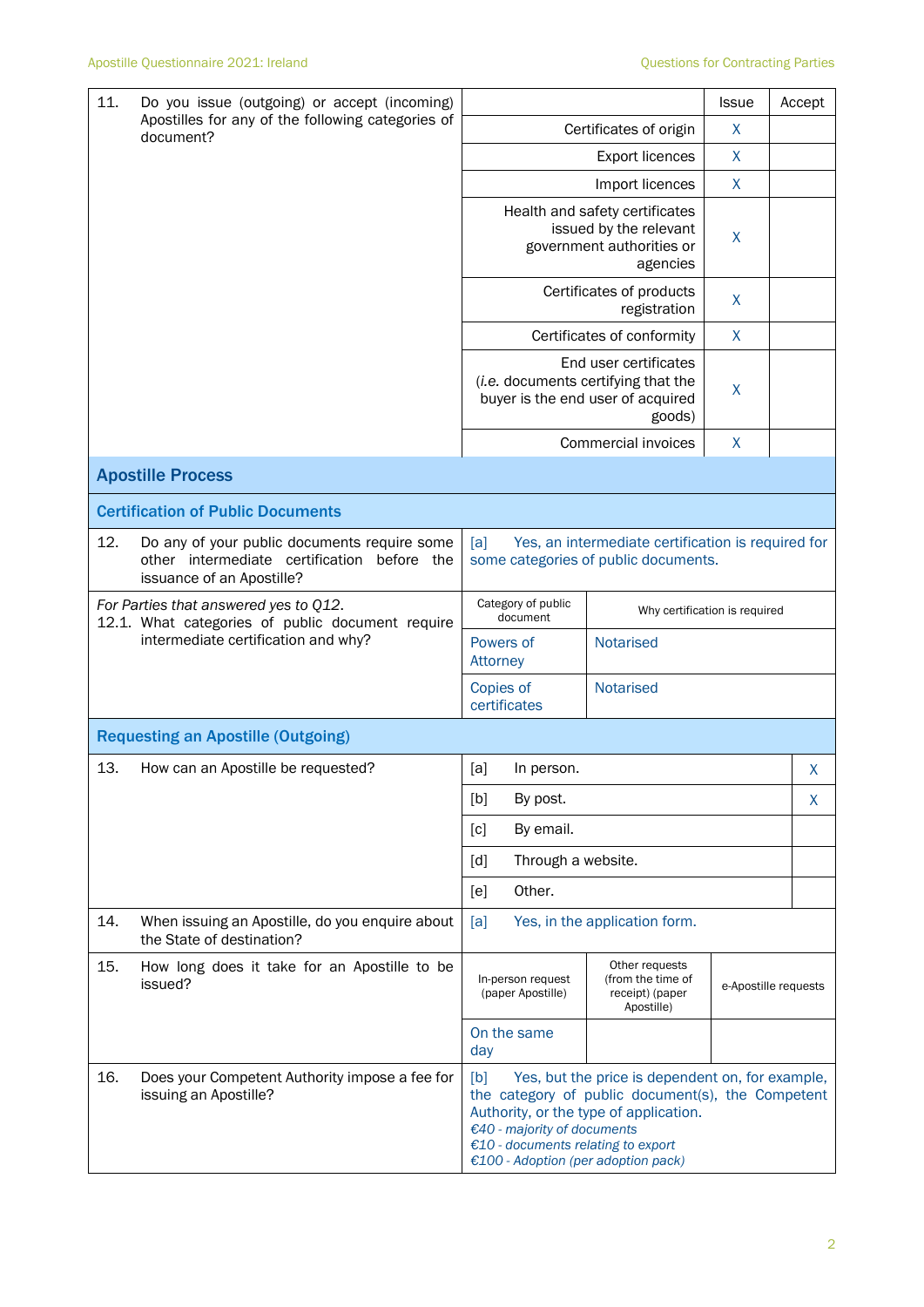$\mathbf{r}$ 

|     | <b>Issuing an Apostille (Outgoing)</b>                                                                                                                                                                                                        |                                                                                                                                                                                                      |  |  |
|-----|-----------------------------------------------------------------------------------------------------------------------------------------------------------------------------------------------------------------------------------------------|------------------------------------------------------------------------------------------------------------------------------------------------------------------------------------------------------|--|--|
| 17. | How is the origin of a public document verified<br>for the purpose of issuing an Apostille (i.e.<br>verification of the authenticity of the signature,<br>the capacity of the signer, and the identity of the<br>seal / stamp (Art. $5(2)$ )? | Single Competent Authority.<br>[a]<br>$\overline{[ii]}$<br>An electronic database of sample signatures /<br>seals / stamps.                                                                          |  |  |
| 18. | How does a Competent Authority address<br>situations where it is unable to verify the origin<br>of the public document?                                                                                                                       | [b]<br>The Competent Authority will contact the issuing<br>authority to confirm authenticity but will not issue the<br>Apostille until the new signature, stamp or seal is added<br>to the database. |  |  |
| 19. | In what language(s) are the 10 standard items<br>of your Apostilles available?                                                                                                                                                                | [c]<br>In three languages.<br>English, French and Spanish                                                                                                                                            |  |  |
| 20. | In what language(s) are the blank fields of your<br>Apostilles filled in?                                                                                                                                                                     | [a]<br>In one language.<br>English                                                                                                                                                                   |  |  |
| 21. | How are the blank fields of your Apostilles filled<br>in?                                                                                                                                                                                     | [b]<br>Using computer software.<br>Third party software                                                                                                                                              |  |  |
|     | <b>Apostille Registers</b>                                                                                                                                                                                                                    |                                                                                                                                                                                                      |  |  |
| 22. | How is your Apostille register, required by<br>Article 7, maintained?                                                                                                                                                                         | [a]<br>Single Competent Authority.<br>Electronic form, publicly accessible online (e-<br>$[1]$<br>Register).                                                                                         |  |  |
| 23. | What particulars are contained in your Apostille<br>register?                                                                                                                                                                                 | [a]<br>Number and date of the Apostille<br>X<br>(required).                                                                                                                                          |  |  |
|     |                                                                                                                                                                                                                                               | [b]<br>Name and capacity of the person signing<br>the document and $/$ or the name of<br>X<br>authority whose seal or stamp is affixed<br>(required).                                                |  |  |
|     |                                                                                                                                                                                                                                               | Name and / or type of underlying<br>[c]<br>document.                                                                                                                                                 |  |  |
|     |                                                                                                                                                                                                                                               | [d]<br>Description of the contents of underlying<br>document.                                                                                                                                        |  |  |
|     |                                                                                                                                                                                                                                               | [e]<br>Name of the applicant.                                                                                                                                                                        |  |  |
|     |                                                                                                                                                                                                                                               | $[f]$<br>State of destination.                                                                                                                                                                       |  |  |
|     |                                                                                                                                                                                                                                               | Copy of the Apostille.<br>[g]                                                                                                                                                                        |  |  |
|     |                                                                                                                                                                                                                                               | Copy of the underlying document.<br>[h]                                                                                                                                                              |  |  |
|     |                                                                                                                                                                                                                                               | Other.<br>$[1]$                                                                                                                                                                                      |  |  |
| 24. | Is there a limit to how long records can be<br>retained on the Apostille register?                                                                                                                                                            | $\lceil d \rceil$<br>No.                                                                                                                                                                             |  |  |
| 25. | If your register is not publicly accessible, how<br>frequently do your Competent Authorities<br>receive requests to verify an Apostille they have<br>issued in the register?                                                                  | Not applicable, register is publicly accessible.<br>[g]                                                                                                                                              |  |  |
|     | <b>Technology &amp; the e-APP</b>                                                                                                                                                                                                             |                                                                                                                                                                                                      |  |  |
| 26. | Under your internal law, do you recognise<br>electronic / digital signatures as functionally<br>equivalent to handwritten signatures (i.e. can a<br>public document be signed electronically)?                                                | No.<br>[b]                                                                                                                                                                                           |  |  |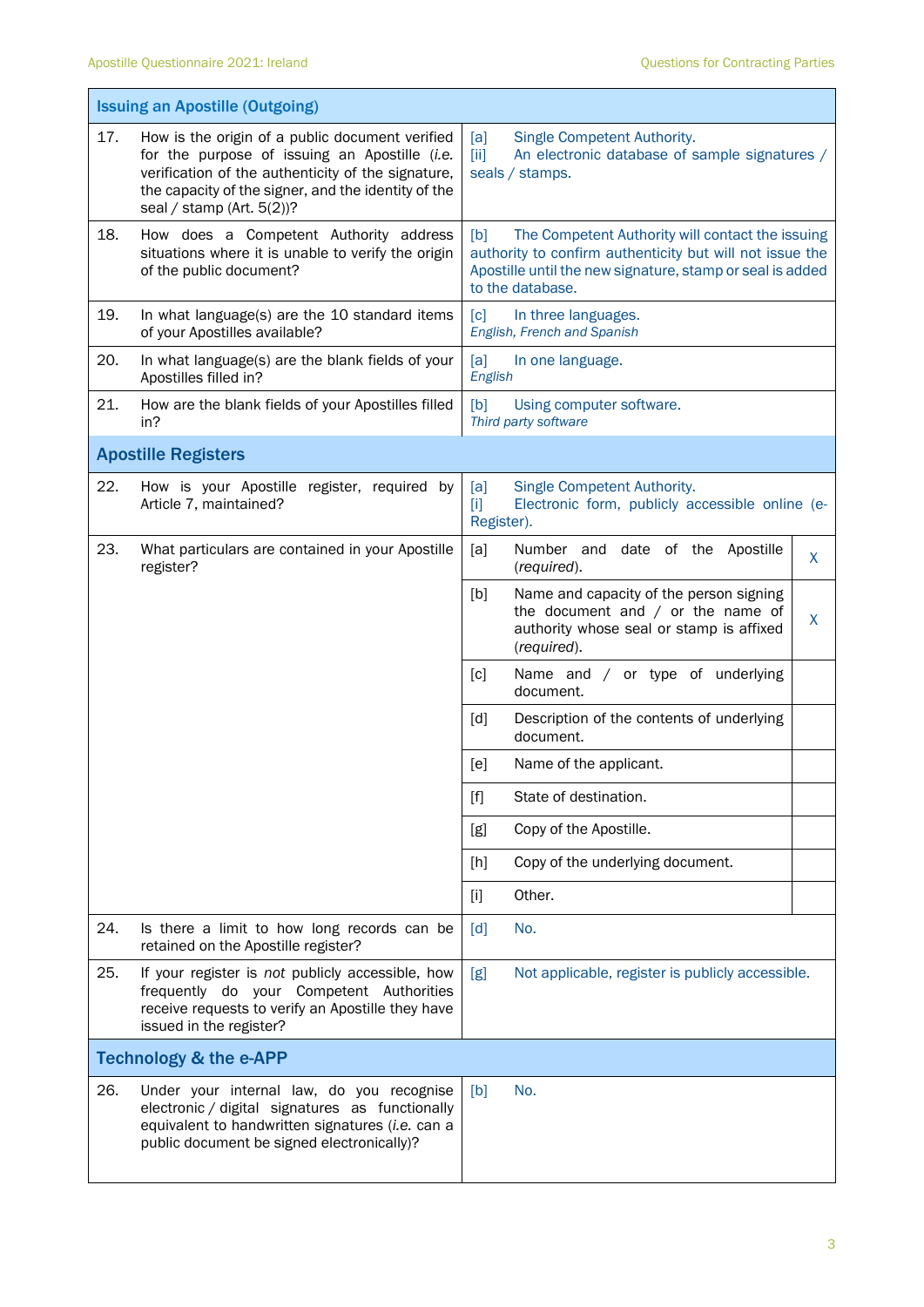| 27.                                                                                           | Under your internal law, are public documents<br>executed, or able to be executed, in electronic<br>form (whether or not they are to be used abroad<br>under the Convention)? | [b]<br>No, public documents are never executed in<br>electronic form.                                      |  |  |
|-----------------------------------------------------------------------------------------------|-------------------------------------------------------------------------------------------------------------------------------------------------------------------------------|------------------------------------------------------------------------------------------------------------|--|--|
| 28.                                                                                           | Do you issue e-Apostilles?                                                                                                                                                    | [b]<br>No.<br>[iii]<br>We are not currently planning to implement the<br>e-Apostille component.            |  |  |
| For Parties that answered no to Q28.<br>28.1. What challenges are you facing that may prevent |                                                                                                                                                                               | Internal law limitations.<br>[a]                                                                           |  |  |
|                                                                                               | you from implementing the e-Apostille?                                                                                                                                        | [b]<br>Judicial or administrative structure.                                                               |  |  |
|                                                                                               |                                                                                                                                                                               | [c]<br>Implementation challenges (e.g. lack of<br>X<br>resources, lack of infrastructure).                 |  |  |
|                                                                                               |                                                                                                                                                                               | Cost.<br>[d]                                                                                               |  |  |
|                                                                                               |                                                                                                                                                                               | System interoperability / compatibility.<br>[e]                                                            |  |  |
|                                                                                               |                                                                                                                                                                               | $[f]$<br>Security concerns.                                                                                |  |  |
|                                                                                               |                                                                                                                                                                               | Other.<br>[g]                                                                                              |  |  |
|                                                                                               | For Parties that answered no to Q28.<br>28.2. How do you issue an Apostille for a public<br>document executed in electronic form?                                             | Other.<br>[c]<br>Hard copies before Apostille                                                              |  |  |
| 29.                                                                                           | Are your authorities<br>equipped to accept<br>incoming e-Apostilles?                                                                                                          | Yes, but on certain conditions.<br>[b]<br>Dependent on competent authority                                 |  |  |
| 30.                                                                                           | Do you maintain an e-Register?                                                                                                                                                | Yes.<br>[a]                                                                                                |  |  |
|                                                                                               | For Parties that answered yes to Q30.<br>30.2. What technology is used to maintain your<br>e-Register?                                                                        | [a]<br>A government-built platform.                                                                        |  |  |
| 31.                                                                                           | Have you been in contact with other Competent<br>Authorities that operate an e-APP component<br>and exchanged information and / or relevant<br>experience?                    | [b]<br>No.                                                                                                 |  |  |
|                                                                                               | <b>Issues with Apostilles</b>                                                                                                                                                 |                                                                                                            |  |  |
| 32.                                                                                           | Has an Apostille <i>issued</i> by your Competent<br>Authority ever been refused by the authorities of<br>another Contracting Party on the following                           | [a]<br>Form requirements (e.g. square-shaped,<br>sides of at least nine centimetres, border,<br>ink, etc). |  |  |
|                                                                                               | grounds:                                                                                                                                                                      | [b]<br>The manner in which the Apostille was<br>affixed / attached to the underlying<br>document.          |  |  |
|                                                                                               |                                                                                                                                                                               | The Apostille was not signed.<br>[c]                                                                       |  |  |
|                                                                                               |                                                                                                                                                                               | One<br>of<br>the<br>[d]<br>standard<br>or<br>more<br>informational items were not filled in.               |  |  |
|                                                                                               |                                                                                                                                                                               | [e]<br>The Apostille was in electronic form (an<br>e-Apostille).                                           |  |  |
|                                                                                               |                                                                                                                                                                               | $[f]$<br>The underlying public document was in<br>electronic form.                                         |  |  |
|                                                                                               |                                                                                                                                                                               | [g]<br>The underlying public document had<br>expired / was not issued within a certain<br>timeframe.       |  |  |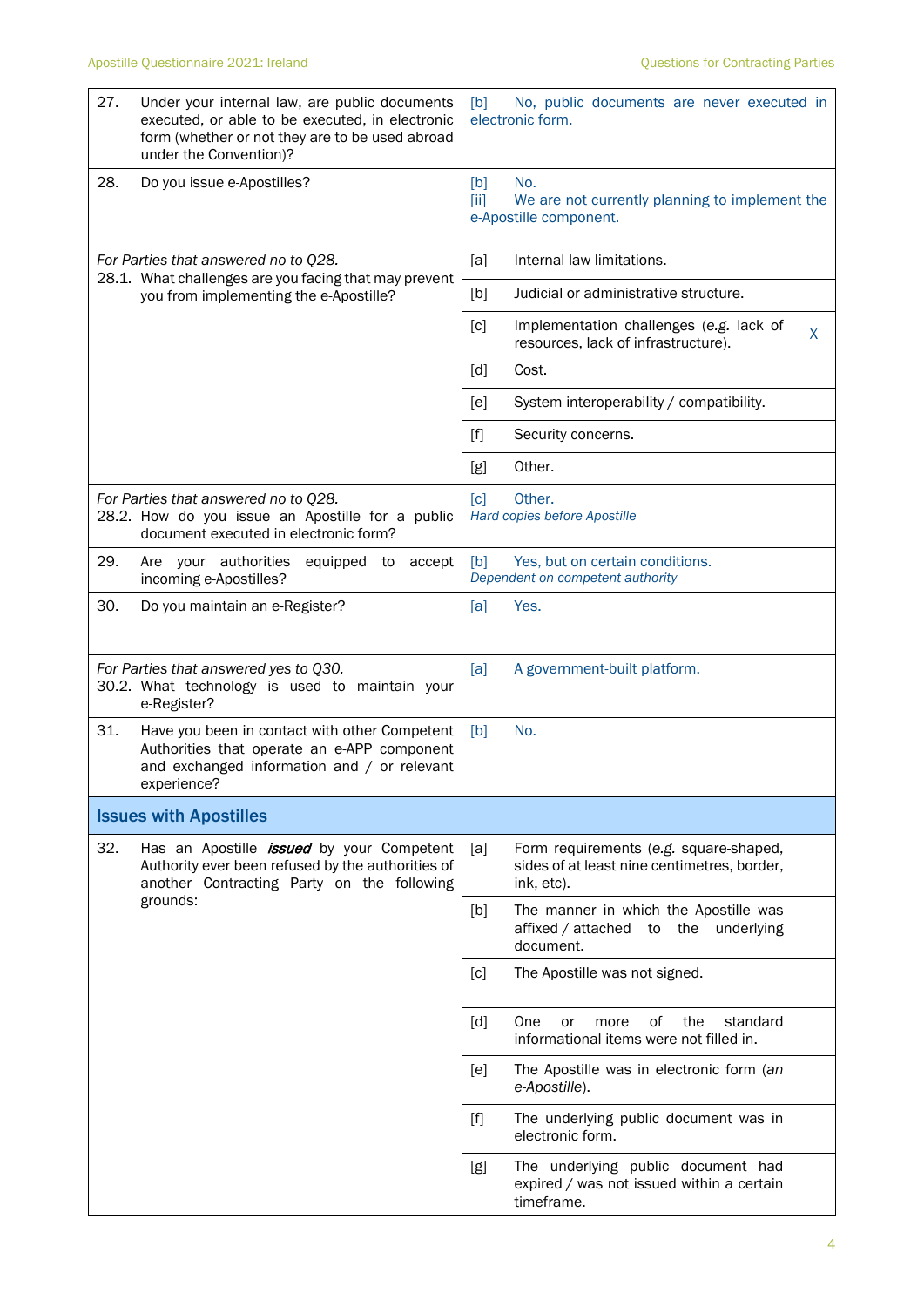|     |                                                                                                                                                          | [h]                                                                                                                                                                                                                                                   | The underlying document was not a<br>public document under the law of the<br>destination.           |   |
|-----|----------------------------------------------------------------------------------------------------------------------------------------------------------|-------------------------------------------------------------------------------------------------------------------------------------------------------------------------------------------------------------------------------------------------------|-----------------------------------------------------------------------------------------------------|---|
|     |                                                                                                                                                          | $[1]$                                                                                                                                                                                                                                                 | Other.                                                                                              |   |
|     |                                                                                                                                                          | [j]                                                                                                                                                                                                                                                   | Unknown.                                                                                            |   |
|     |                                                                                                                                                          | [k]                                                                                                                                                                                                                                                   | No / Not applicable.                                                                                | X |
| 33. | Has your Competent Authority ever been<br>requested by external Competent Authorities to<br>certify or confirm your procedure for issuing<br>Apostilles? |                                                                                                                                                                                                                                                       |                                                                                                     |   |
| 34. | Has an Apostille received by your authorities<br>ever been refused on the following grounds:                                                             | [a]                                                                                                                                                                                                                                                   | The issuing State was not a Contracting<br>Party to the Apostille Convention.                       |   |
|     |                                                                                                                                                          | [b]                                                                                                                                                                                                                                                   | Form requirements (e.g. square-shaped,<br>sides of at least nine centimetres, border,<br>ink, etc). |   |
|     |                                                                                                                                                          | [c]                                                                                                                                                                                                                                                   | The manner in which the Apostille was<br>affixed / attached to the<br>underlying<br>document.       |   |
|     |                                                                                                                                                          | [d]                                                                                                                                                                                                                                                   | The Apostille was not signed.                                                                       |   |
|     |                                                                                                                                                          | [e]                                                                                                                                                                                                                                                   | of<br>One<br>the<br>standard<br>or<br>more<br>informational items were not filled in.               |   |
|     |                                                                                                                                                          | $[f] % \begin{center} % \includegraphics[width=\linewidth]{imagesSupplemental_3.png} % \end{center} % \caption { % Our method can be used for the use of the image. % Note that the \emph{Left:} \label{fig:case} \vspace{-1em} % \label{fig:case} %$ | The Apostille was in electronic form (an<br>e-Apostille).                                           |   |
|     |                                                                                                                                                          | [g]                                                                                                                                                                                                                                                   | The underlying public document was in<br>electronic form.                                           |   |
|     |                                                                                                                                                          | [h]                                                                                                                                                                                                                                                   | The underlying public document had<br>expired / was not issued within a certain<br>timeframe.       |   |
|     |                                                                                                                                                          | $[1]$                                                                                                                                                                                                                                                 | The underlying document was not a<br>public document under the law of the<br>destination.           |   |
|     |                                                                                                                                                          | [j]                                                                                                                                                                                                                                                   | Other.                                                                                              |   |
|     |                                                                                                                                                          | [k]                                                                                                                                                                                                                                                   | Unknown.                                                                                            | X |
|     |                                                                                                                                                          | $[1]$                                                                                                                                                                                                                                                 | No / Not applicable.                                                                                |   |
|     | <b>Miscellaneous</b>                                                                                                                                     |                                                                                                                                                                                                                                                       |                                                                                                     |   |
| 35. | Would you be interested in attending the 2021<br>meeting of the Special Commission on the<br>practical operation of the Apostille Convention?            | [b]                                                                                                                                                                                                                                                   | Yes, via videoconference.                                                                           |   |